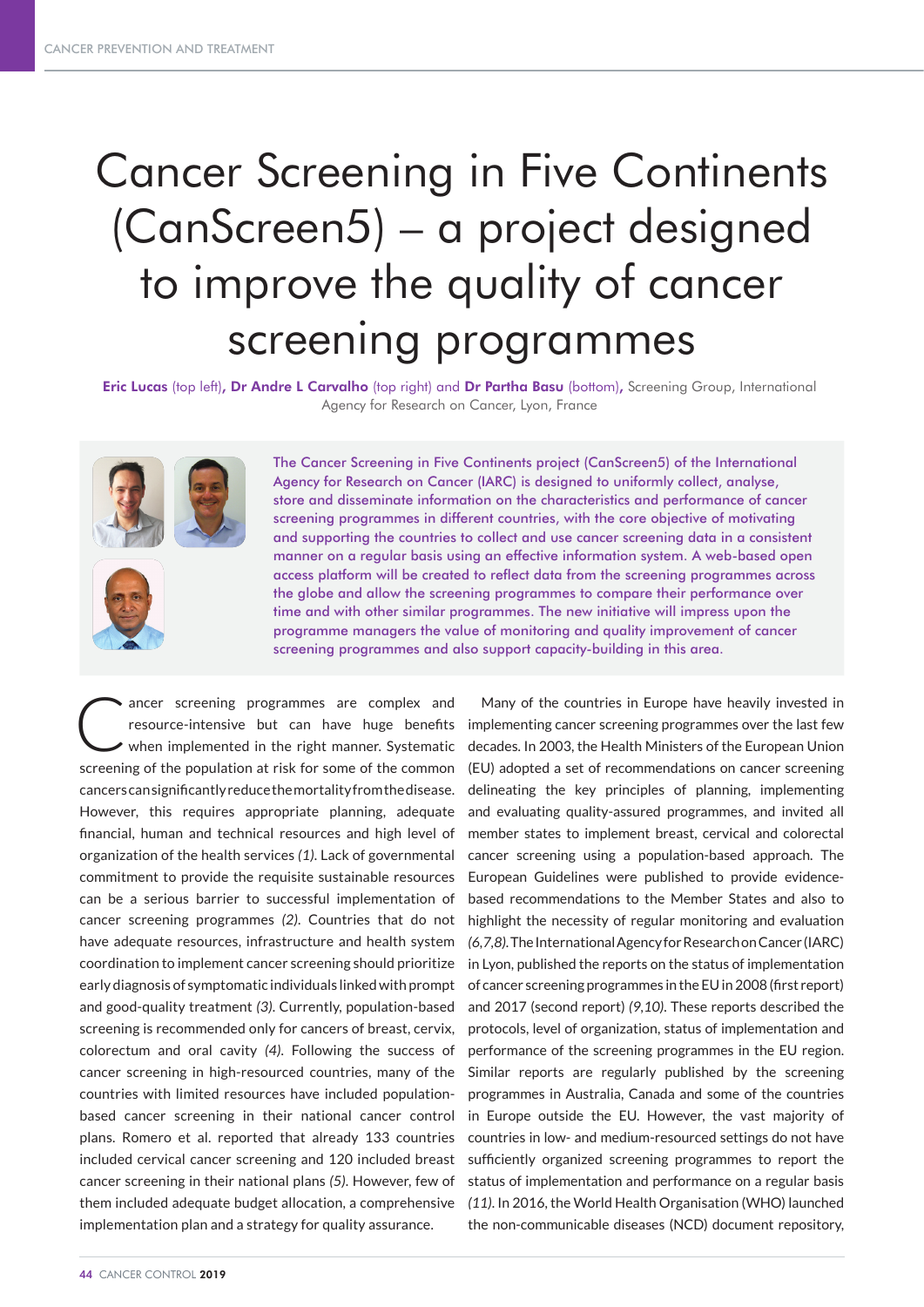which provides access to over 2,900 documents containing NCD targets, policies and guidelines submitted by Member States to WHO, including cancer control guidelines for some countries *(12)*. However, there is a lack of a global database that uniformly gathers and stores information on cancer screening programmes in a standardized manner that could reflect data from the real world and would allow comparisons between countries. The cancer screening in five continents (CanScreen5) project of IARC proposes to build such a global repository reference of accurate information on the cancer screening programmes and their performance worldwide.

#### Aims and objectives of CanScreen5

CanScreen5 is a global project designed to collect, analyse and disseminate information on cancer screening programmes and activities in different countries with the core objective of motivating and supporting countries to collect and utilize cancer

screening data in a consistent manner on a regular basis, utilizing an effective information system. Capacity-building of service providers and programme managers in collecting good quality data for better programme evaluation and quality improvement is a major focus of CanScreen5. The specific objectives are:

- $\Theta$  Periodically report the status of implementation of cancer screening programmes at national and sub-national levels in different countries in five continents;
- $\bullet$  Evaluate the population-based cancer screening programmes in different countries using standardized process and outcome indicators;
- $\bullet$  Share the information with policy-makers, programme administrators, researchers and other stakeholders with an objective to improve the quality of cancer screening programmes;
- $\bullet$  Report the use of novel screening tests, screening algorithms and population-based approaches followed by different cancer screening programmes;
- $\odot$  Impart training on monitoring, evaluation and quality assurance to the programme coordinators, data managers and other personnel involved in monitoring and evaluation; and
- $\bullet$  Support collaborative research aiming towards the evaluation of efficient and effective approaches to population-based cancer screening.

### **Methodology**

The CanScreen5 project is founded on the IARC experience



in preparing the two status reports on the implementation cancer screening in the EU *(9,10)*. The tools and strategies for data collection developed to prepare the reports have been further refined to make them suitable for different resource settings, especially for LMICs. A web-based open access portal is developed with technical support from CPO Piemonte, Italy. All data published in the second EU report on implementation of breast, cervical and colorectal cancer screening from the 28 European Member States are migrated and available on the platform. The synthesized data is presented for a given cancer type (cancer fact sheets), for a selected country (country fact sheets) or through the analysis tools (tables, graphics or map format) (Figure 1). We plan to officially launch the CanScreen5 platform by middle of 2019, initially only the data from the 28 European Member States will be available. After the launch of the platform, we will invite the representatives from the Ministry of Health, programme coordinators and researchers involved in managing and/or supervising cancer screening programmes in different countries to collect and share qualitative and quantitative information on their respective programmes. The data-providers should obtain a mandate from the Ministry or national authorities to share the data. The selected data providers will be trained on the functionality of the CanScreen5 platform, the data collection methods, the standard definition of the performance indicators and their significance in programme quality assurance before they are given password-protected access to the platform to upload their data. Expected information to be collected comprise those on national policies, protocol for screening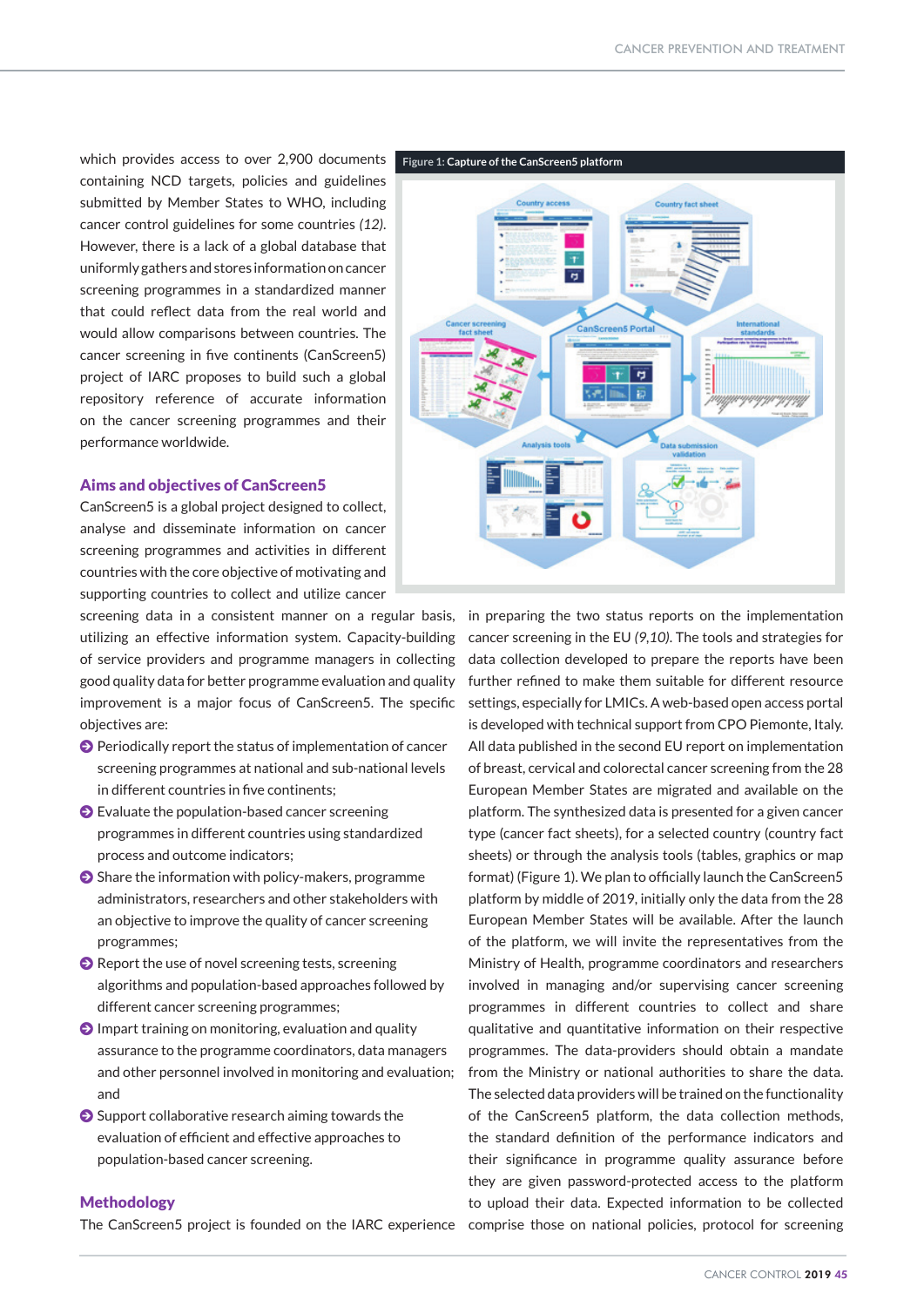**Table 1: The performance indicators for the breast cancer screening programmes in European Union (EU) and Morocco. The screening programmes in the EU are mammography based and the mean values have been estimated for 50-69 year old women. The programme in Morocco uses clinical breast examination (CBE) to screen the women between 45 and 69 years of age. The data are not directly comparable because the programme in Morocco does not collect age-stratified data. Many of the indicators could not be estimated for Morocco as they do not have a system of invitation and some of the data are not collected by the programme**

| <b>Performance indicators</b><br>recommended by the European<br>guidelines for quality assurance | <b>EU</b> mean<br>estimates (10) | Morocco<br>estimates(18) | <b>Comments</b>                                                                                                                                                                                                                                                                                                  |
|--------------------------------------------------------------------------------------------------|----------------------------------|--------------------------|------------------------------------------------------------------------------------------------------------------------------------------------------------------------------------------------------------------------------------------------------------------------------------------------------------------|
| Invitation coverage of annual target<br>population                                               | 78.9%                            | Not applicable           | Breast cancer screening programme in Morocco does not<br>invite the eligible women systematically                                                                                                                                                                                                                |
| Examination coverage of annual<br>target population                                              | 49.2%                            | 86.6%                    |                                                                                                                                                                                                                                                                                                                  |
| Participation rate to screening (out of<br>the total women invited)                              | 60.2%                            | Not applicable           | Breast cancer screening programme in Morocco does not<br>invite the eligible women systematically                                                                                                                                                                                                                |
| Further assessment rate                                                                          | 4.4%                             | 3.2%                     |                                                                                                                                                                                                                                                                                                                  |
| Further assessment participation rate                                                            | 97.3%                            | 34.7%                    | The CBE positive women in Morocco are examined by a<br>clinician and are referred to mammography only if the clinician<br>detects any abnormalities. The programme only collects<br>the number of women undergoing mammography following<br>repeat CBE by clinician. So the rate is underestimated in<br>Morocco |
| Treatment referral rate                                                                          | 6.0/1,000                        | Not available            | The information is not collected by the Moroccan programme                                                                                                                                                                                                                                                       |
| Detection rate of invasive cancer                                                                | 4.6/1,000                        | 1.0/1,000                | The programme in Morocco does not separately collect data<br>for invasive cancer and carcinoma in situ (CIS) detected                                                                                                                                                                                            |
| Detection rate of CIS                                                                            | 0.9/1.000                        | Not available            | The programme in Morocco does not separately collect data<br>for invasive cancer and carcinoma in situ (CIS) detected                                                                                                                                                                                            |
| % of CIS of all cancers                                                                          | 16.9%                            | Not available            |                                                                                                                                                                                                                                                                                                                  |
| Positive predictive value of further<br>assessment to detect CIS and invasive<br>cancer          | 11.4%                            | 8.7%                     | The value has been over-estimated in Morocco as the<br>denominator includes only the women undergoing<br>mammography but not the number of women undergoing<br>further assessment by clinician                                                                                                                   |
| Benign surgical biopsy rate                                                                      | 0.7/1,000                        | Not available            | The Moroccan programme does not collect the number of<br>women undergoing surgical biopsy and the outcome of the<br>biopsy                                                                                                                                                                                       |
| Benign / malignant ratio                                                                         | 0.13                             | 0.66                     |                                                                                                                                                                                                                                                                                                                  |

and diagnosis, programme management, financing, inviting the target population, screening practices, quality assurance planning, including screening registries, etc. A cancer sitespecific quantitative data collection questionnaire will be used by the data-providers to collect aggregated data related to the number of invitations sent, number of individuals screened, number further assessed and further assessment results. Once such data are uploaded on the CanScreen5 platform, the inbuilt data analysis software will automatically estimate the process indicators (population coverage, participation rate, compliance to further assessment, etc.) and the outcomes indicators (screening test positivity, detection rate of disease, predictive values of tests, etc.).

The data submitted by the data providers will undergo quality checks before the analysed data is displayed and disseminated through the web platform. The project

secretariat at IARC will perform the initial review to check for consistency, completeness, and validity of the aggregated data. The compiled and analysed data will be shared for further validation with the CanScreen5 Scientific Committee for final validation.

The project will be implemented in phases, initially targeting the countries having a reasonable degree of organization of the cancer screening programme and a functioning health information system (HIS). Tailored approaches to data collection will be formulated for the countries not having efficient screening registry or health information system. However, appreciating the challenges that might be encountered in the majority of the countries to collect data of adequate quality and completeness, the Scientific Committee members will decide on the most pragmatic way to collect authentic information from the different countries and the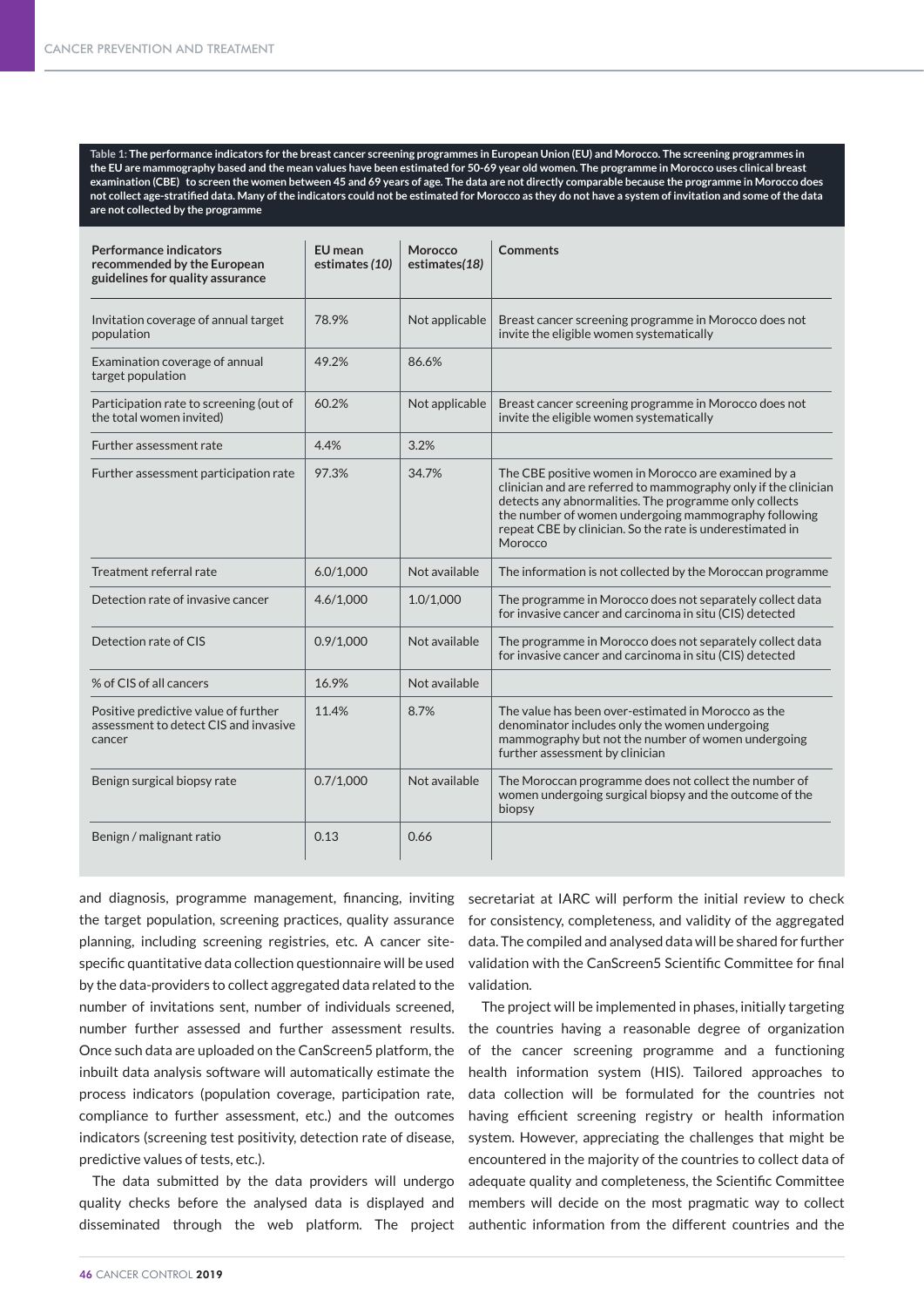"minimum dataset"' that needs to be collected from reliable sources for performance evaluation. The countries failing to provide the "minimum dataset" will only have the qualitative information collected and analysed. The CanScreen5 project will collect data from population-based programmes, opportunistic programmes or pilot/demonstration projects, and population surveys and categorize them according to the quality and reliability of source.

A partnership will be developed with major international cancer organizations and foundations involved in supporting and evaluating cancer screening programmes and initiatives.

#### **Discussion**

Earlier studies have highlighted the low quality or complete lack of data to evaluate the cancer screening programmes in Latin America and other regions, in spite of the large volume of screening activities in many of them *(13)*. The European experience demonstrated the significant contribution of screening registries to improve the data quality and completeness and better organization of the programmes (*14)*. It is now well-recognized that a robust health information system is extremely critical for the success of a cancer screening programme. The screening programme information system (screening registry) should consist of a minimum dataset, comprising individual information, screening test findings, confirmation/clinical assessment outcomes, referral for treatment, final histopathology diagnosis and stage of cancer. A working group chaired by Dr A Anttila in 2011, recommended the procedures, the data items needed and the coding structures for a systematic individual-level registration of cancer screening programmes *(15)*. The working group also provided a set of key performance indicators that could be relevant for the European screening programmes and defined them. The CanScreen5 project adapted the performance indicators and the methodology of estimating them from these European recommendations but simplified and refined them to be globally relevant. We expect that by encouraging the systematic reporting of the characteristics and the outcomes of the screening programmes, monitored and evaluated using performance indicators against a set of standards, the CanScreen5 project will help continuous quality improvement of the programmes, reduce inequity and harm and promote better utilization of the resources.

LMICs have many difficulties in implementing organized population-based cancer screening programmes; these hurdles include sociocultural and educational barriers, access to healthcare, lack of trained health professionals, fragmented healthcare systems and financial cost, among others, but also the lack of systematic collection of performance indicators that could be used as the basis for continuous quality

improvement of the programme *(3,16,17).* In absence of a computerized information system, some of the LMICs use ingenuous methods to collect aggregate performance data to monitor the programmes. However, due to the heterogeneity in the definition of the indicators and the method of estimating them, the data are often difficult to compare (Table 1) *(18)*.

The CanScreen5 project will develop guidelines to improve data collection and evaluate the screening programmes using predefined indicators. The portal will have an e-learning platform to train the data providers and ensure harmonization of data collection across the countries. The dissemination of the qualitative and quantitative data collected from the countries will be through easily interpretable fact sheets (by countries and by cancer sites), interactive tables, maps and charts displayed on the CanScreen5 web platform. The programme managers will be able to identify the gaps and take corrective actions not only from the analysed data from their own programmes, but also from the comparative data submitted by the other countries.

## Conclusion

The CanScreen5 platform is a freely accessible web-based platform designed to uniformly gather and store information on cancer screening programmes and initiatives across the globe and will reflect data from the real world. It provides the requisite data collection tools, the standardized methodology for estimating the performance indicators and the facility to compare the indicators with national and international standards. By providing a freely accessible platform to visualize the performance data analysed with a common set of indicators, CanScreen5 allows the cancer screening programmes to compare their performance over time and with other similar programmes. We expect this initiative to impact the capacity-building in monitoring and quality improvement of cancer screening programmes around the world.  $\blacksquare$ 

#### *Disclaimer*

*Where authors are identified as personnel of the International Agency for Research on Cancer / World Health Organization, the authors alone are responsible for the views expressed in this article and they do not necessarily represent the decisions, policy or views of the International Agency for Research on Cancer / World Health Organization.*

*Eric Lucas, MSc, is a health information systems specialist who joined the Screening Group at IARC in 1999. His work includes designing health information systems and monitoring field studies, pilot projects and national cancer screening programmes, specifically in low- and middle-income countries. He has served as a consultant to the EU,WHO, UNFPA, PATH, and JHPIEGO in*